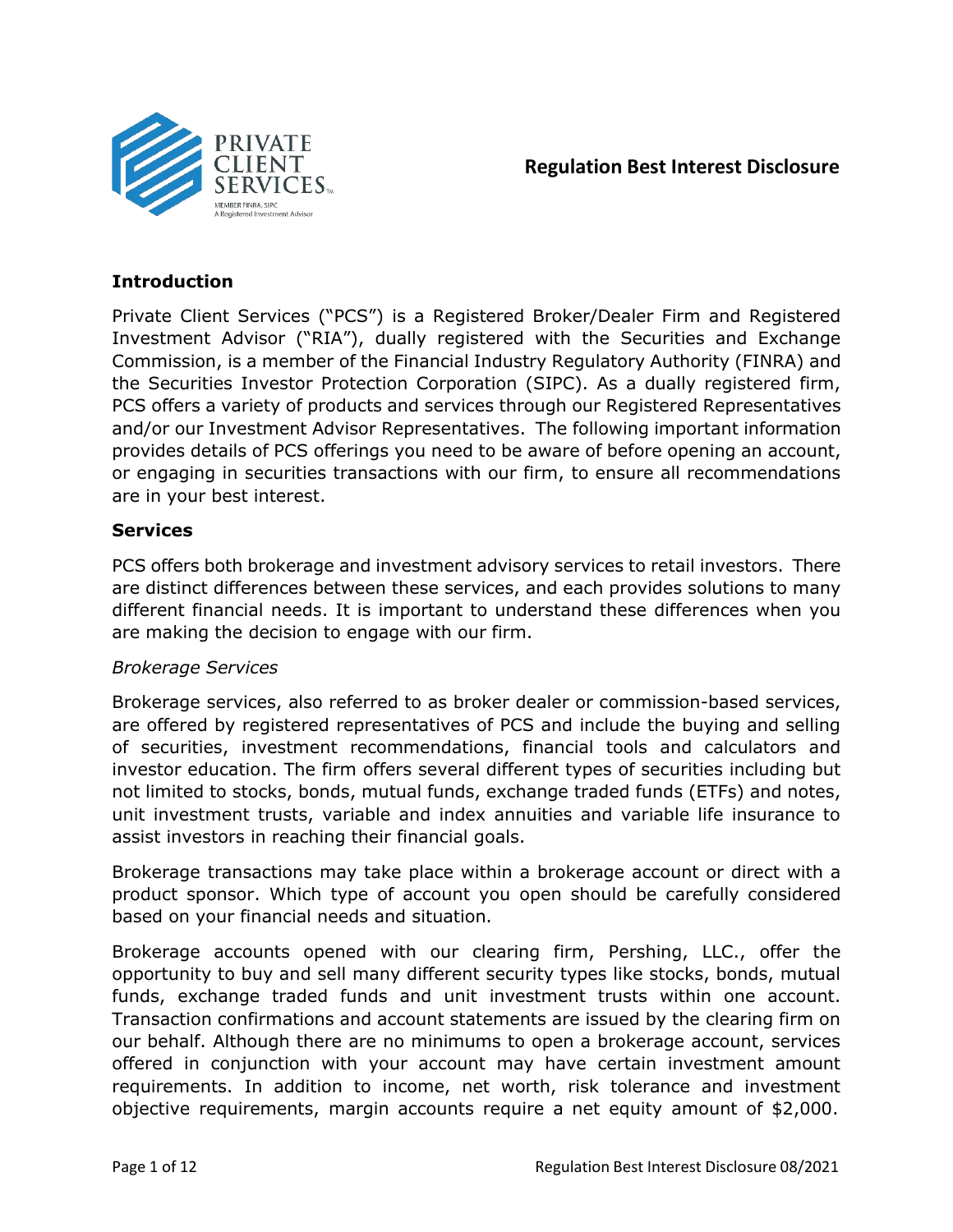Certain levels of check writing require a minimum of \$10,000 or \$20,000 to establish. Options accounts may be limited in the types of transactions and number of contracts based upon client experience and account net worth. For more information, refer to the appropriate agreement for each service. Additionally, certain mutual funds and unit investment trusts impose a minimum purchase amount for your initial purchase and subsequent purchase and vary by account type. Information regarding product requirements can be found in the products prospectus or offering documents.

Accounts may also be opened directly with a product sponsor and only allow transactions in that sponsor's offerings. Accounts can be established with multiple product sponsors to provide a diversified solution to your financial needs. Some products cannot be bought and sold directly with a product sponsor and must be transacted in a brokerage account including stocks, bonds, some mutual funds, unit investment trusts and exchange traded funds. Conversely, some products cannot be purchased in a brokerage account and must be purchased directly with the product sponsor including variable life insurance and some variable annuities, mutual funds and 529 plans. As with brokerage accounts, PCS does not impose account minimums, but each product sponsor has its own requirements. Further information can be found in the prospectus or offering documents.

Some registered representatives of PCS may not be licensed to sell certain products. Some representatives are only able to offer investment company and variable contract products such as mutual funds, unit investment trusts and variable annuities. Other representatives may be able to offer these and additional securities like stocks, bonds and options. It is important to be aware of what products your representative can offer. Your Financial Professional will evaluate your investment needs, objectives, risk tolerance, and other factors to determine what investments are in your best interest prior to making any investment recommendations. It may be determined that your specific financial needs require a referral or introduction to an additional Financial Professional to include other investment products or services to fully meet your financial objectives. Information regarding the licensing of your registered representative can be found by visiting FINRA's BrokerCheck by typing the following into your web browser: https://brokercheck.finra.org/

Although PCS does review recommendations made by your representative and transactions in your brokerage account against our best interest policies and procedures, we do not monitor your account unless otherwise agreed to in writing in advance. Recommendations made are purely recommendations and the final decision to open an account and purchase or sell securities are solely yours.

### *Advisory Services*

Advisory services, also referred to as fee-based services, are offered by investment advisor representatives of PCS and include asset allocation model portfolios managed by the firm called Plus Portfolios, Asset Allocation Account (AAA) portfolios managed by the advisor, portfolios managed by Third-Party Asset Managers (TPAM), and financial planning services all for a fee. Both Plus Portfolios and AAA accounts are considered 'wrap programs'. For additional information, please refer to PCS' Wrap Fee Brochure at [https://pcsbd.net/advisory\\_disclosures.](https://pcsbd.net/advisory_disclosures)

Page 2 of 12 **Page 2 of 12** Regulation Best Interest Disclosure 08/2021 Each advisory program has specific characteristics that make it unique compared to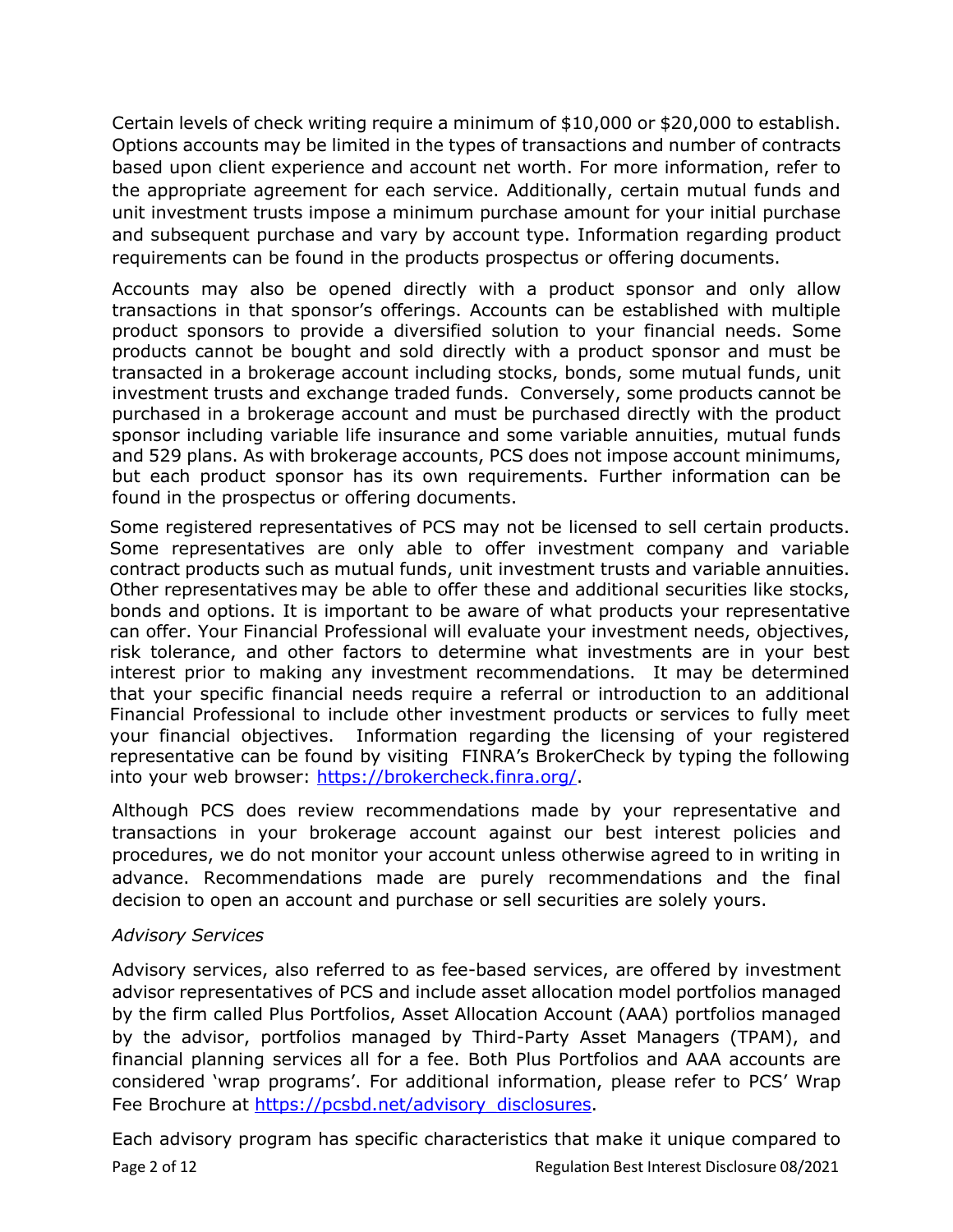the others. All factors should be carefully considered before establishing an account based on your financial need and situation.

Asset Allocation Account (AAA) portfolios may consist of ETFs, mutual funds, stocks, bonds and other asset types. These accounts are managed by the advisor according to a model established by the retail investor at the time of account opening. Models are designed by the advisor to meet certain investment objectives, risk tolerance, time horizon and liquidity needs. Your information is used to assign you to the model that best aligns with your financial profile. Individual securities are assigned to each asset class in the model and may be exchanged for different ones due to several factors including performance and cost. Your account may be occasionally rebalanced to return your account to the original allocation of the model's asset classes.

AAA accounts may be managed on a discretionary or non-discretionary basis. Discretionary means the advisor determines allocation changes in various portfolios based upon market conditions and executes the reallocation without consulting individual clients. Discretion is limited to portfolio allocation and does not include the ability for the firm or advisor to process any money movement activity without the prior instruction and approval by the client. Non-discretionary means that you make the ultimate decision regarding the buying and selling of securities in your portfolio. You must approve any transactions prior to your advisor executing them.

PCS monitors AAA accounts on a regular basis to ensure models are managed according to their investment objectives. Quarterly performance reports are sent to you indicating the performance of your account according to appropriate benchmarks. The minimum to open and maintain a AAA account is \$50,000 but may be waived on a case-by-case basis.

Plus Portfolio accounts consist of exchange traded funds (ETFs) or mutual funds and may include additional asset types that are managed by PCS according to a model established by the retail investor at the time of account opening. Models are designed by PCS to meet certain investment objectives, risk tolerance, time horizon and liquidity needs. Your information is used to assign your investment assets to the model that best aligns with your financial profile. Individual securities are assigned to each asset class in the model and may be exchanged for different ones due to several factors including performance and cost. Your account may be occasionally rebalanced to return your account to the original allocation of the model's asset classes.

Plus Portfolio accounts are managed on a discretionary basis by the firm and monitored regularly by the firm's Investment Committee. Quarterly performance reports are sent to you indicating the performance of your account according to appropriate benchmarks. The minimum to open and maintain a Plus Portfolio account is \$50,000 but may be waived on a case-by-case basis.

PCS has relationships with several third-party asset managers. Third-Party Asset Management Accounts (TPAM's), utilize professional money management services to create and manage portfolios for investors. TPAM's may utilize mutual funds, ETFs and other securities to create models or customized portfolios for clients. Each TPAM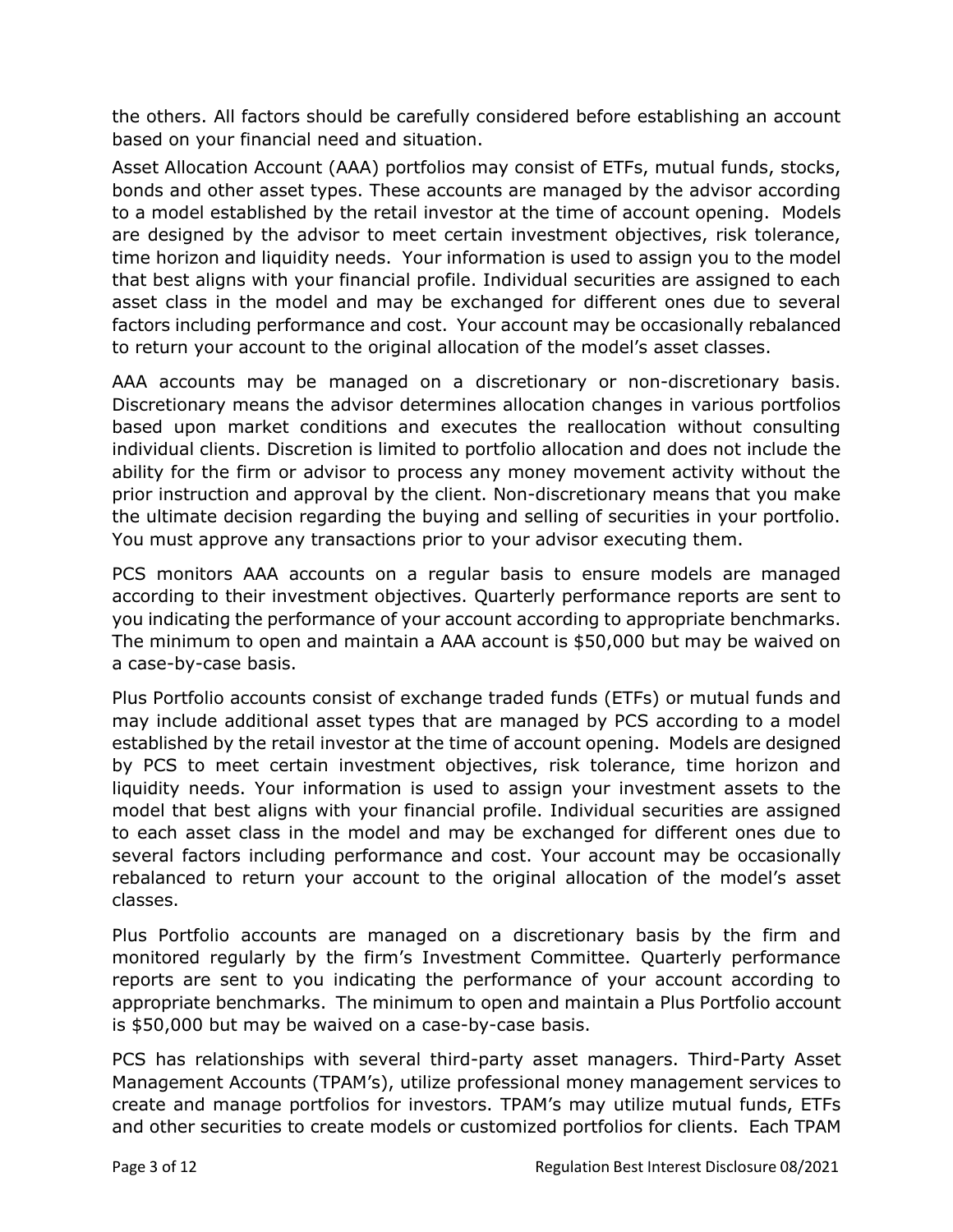has its methodology to help determine which portfolio or program is appropriate for the end investor and relies on the advisor to work with the client in final portfolio/program selection. In addition, they may offer additional services like rebalancing, dollar-cost averaging, tax harvesting and investor education.

PCS does not provide any guidance or monitoring regarding TPAM portfolios. All asset allocations as well as the individual securities that make up those allocations are determined by the TPAM. All investment decisions, including security substitutions are left to the discretion of the asset manager. Details about each TPAM's management philosophy, process and account restrictions including minimums can be found in the TPAM's account documents.

The firm offers a Wrap Program to clients that allows investors to purchase certain products without paying commissions or transaction fees over and above the program's advisory fee. Asset allocation is determined by you and the advisor according to your financial needs and profile. Account minimums are based on the program and PCS does provide monitoring services.

PCS financial planning services may include some or all of the following depending on the advisor's area(s) of expertise:

- Estate Planning
- Investment Planning
- Risk Management
- Income Tax Planning
- Business Planning
- Education Planning
- Insurance Planning
	- Retirement Planning

A Financial Planning Engagement Agreement must be in place before services are provided and may be a one time or ongoing engagement. The advisor will perform detailed data gathering to understand your current situation and desired goals. After analysis, the advisor will provide specific courses of action and a written report of the plan within the scope of the agreement. The firm does not monitor recommendations resulting from financial planning services.

Additional detailed information regarding PCS advisory services can be found on our Form ADV located on our website [https://pcsbd.net/advisory\\_disclosures](https://pcsbd.net/advisory_disclosures) as well as in each advisory program's account documents.

### *Account Registrations*

Another important consideration before working with PCS is account registration selection. The firm offers a variety of account registrations and investors may open one or a combination of accounts under several registrations to achieve their financial goals. Some account registrations are limited in purpose while others may be tied to many different objectives. In the same manner, a specific investment or financial objective may be met through one or many different account registrations. For example, the objective of saving for a dependent's education may be accomplished by establishing a 529 College Savings Plan, a Coverdell Education Savings Account or a Uniform Transfer to Minors Act Account.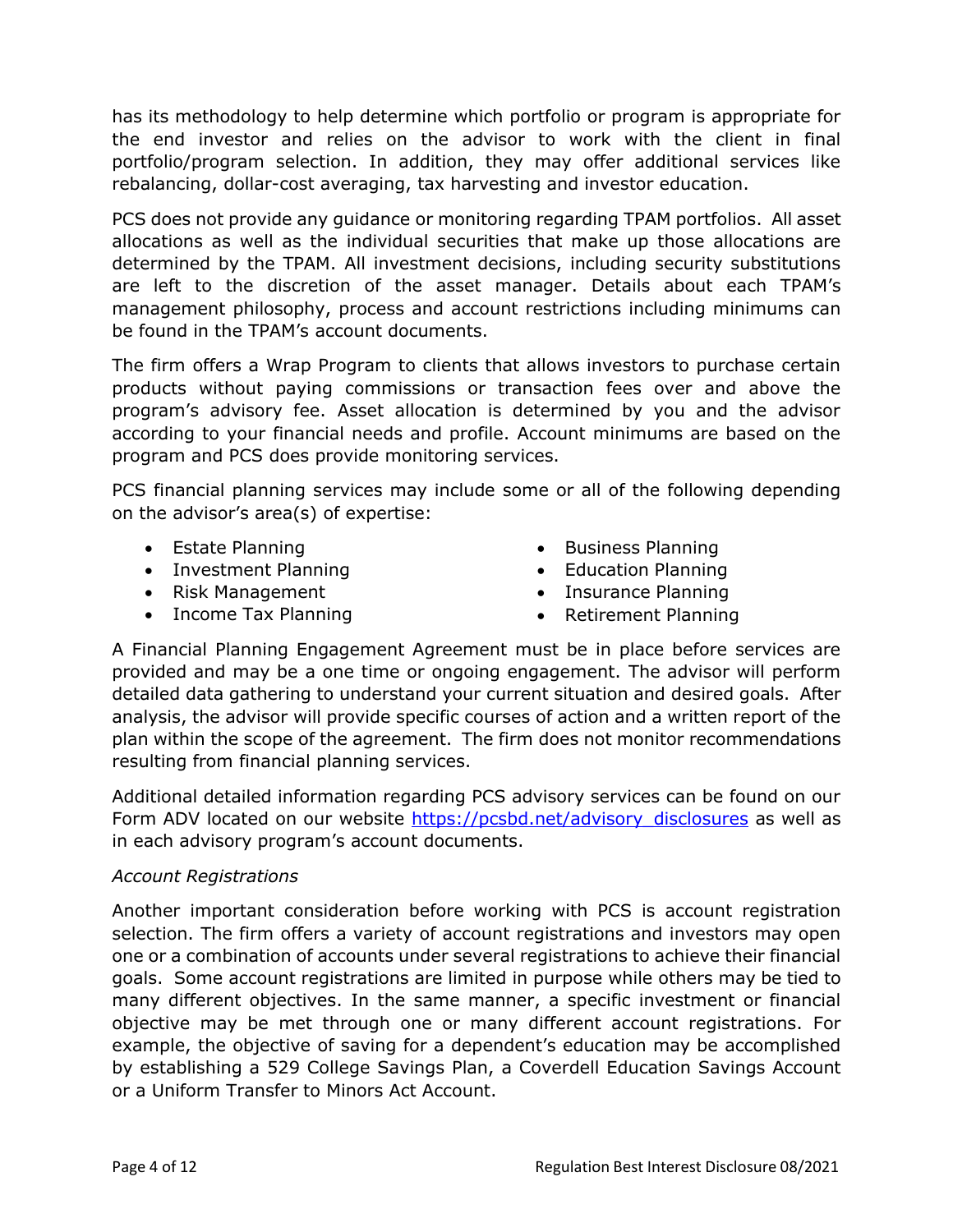Each account registration has different characteristics and rules that may make it appropriate for your situation. You should understand and carefully consider all aspects of a registration including eligibility, tax implications, investment limitations and legal aspects prior to opening and funding the account. PCS provides high level definitions of account registrations available at our firm that can be found at [https://pcsbd.net/regulation\\_best\\_interest.](https://pcsbd.net/regulation_best_interest) You should also consider the advice of your legal or tax professional along with your investment professional in determining the appropriate account registration(s) to meet your financial goals.

#### **Fees, Costs and Expenses**

All products and services offered through PCS include various fees, costs and expenses. Part of these expenses include compensation to your financial professional and Private Client Services. Specific product expenses can be found in the product's prospectus. The following is not an exhaustive list but is intended to provide you information to guide your investment decisions when working with your financial professional.

#### *Brokerage Products*

Products you may invest in have internal fees charged by the product manufacturer and/or costs associated with trading those securities. In a brokerage relationship with our firm, part of those fees represent compensation to PCS.

**Mutual funds** are pools of securities managed by the mutual fund company on behalf of the end investor. Each mutual fund has an investment objective such as growth, income or capital preservation. The mutual fund prospectus provides details regarding the fund's objectives, risks, methodology, fees and expenses and should be read carefully before investing. Each mutual fund may offer different share classes to invest in with each designed to meet investment objects and time horizons with various cost structures. The most common share classes are described below.

Class A shares typically include an up-front sales charge or sales load that is charged against your purchase amount. This reduces the total amount of your investment. Depending upon the amount you invest or plan to invest, you may be eligible for a reduction in the sales load. A schedule of breakpoints based on investment amount along with other sales load reductions can be found in the prospectus. Ongoing fees and expenses for the management of the fund tend to be lower in A shares.

Class C shares typically have no sales load upon investment, but the ongoing expenses tend to be higher. There may also be a contingent deferred sales charge (CDSC) for funds sold within one year. Due to higher ongoing expenses, C shares may be more expensive over a long period of time and are usually more appropriate for investors with a short time horizon.

A and C share classes along with other commissionable share classes are sold to brokerage clients of PCS and pay a commission as part of each purchase to PCS. A portion of this commission is paid to your financial professional. In addition, the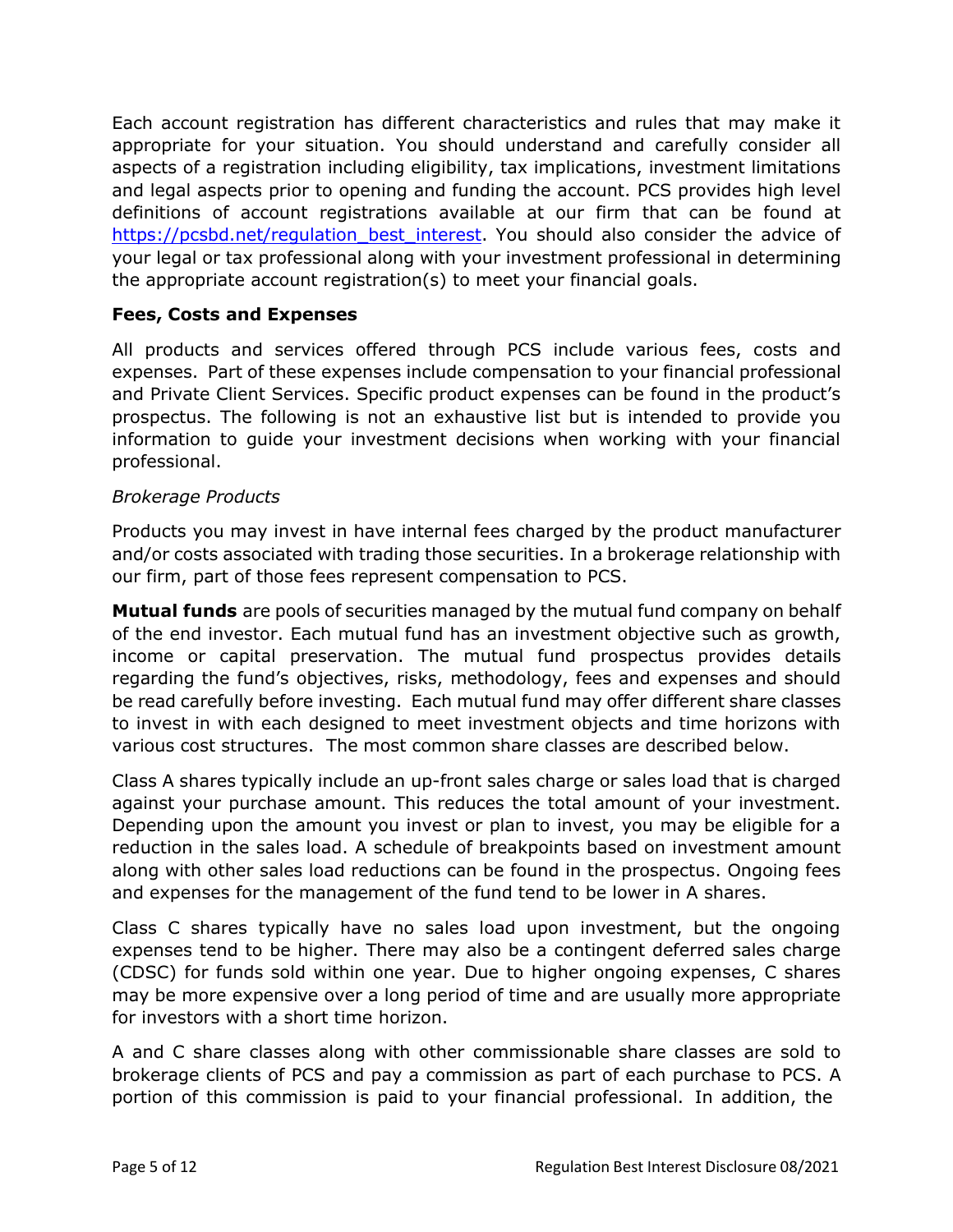product sponsor pays ongoing compensation to PCS in the form of 12b-1 fees, typically between 0.25% and 1%, that are shared with your financial professional for as long as you hold your investment with our firm.

Money market funds are mutual funds that invest in short term debt instruments with the objective of maintaining a price of \$1.00 per share. There are no sales loads or redemption fees for money market funds, but they do charge ongoing expenses for as long as you hold the fund. A portion of those expenses is paid to PCS and shared with your financial professional in the form of 12b-1 fees.

**Exchange traded funds** or ETFs are pooled investments of a managed portfolio of securities designed to track an index. ETFs trade on a securities exchange where they may experience price changes throughout the trading day. When you buy and sell ETFs with PCS as agent in a brokerage account, you are charged a commission in conjunction with your buy or sell transaction which we share with your financial professional. In addition, ETFs also have ongoing internal operating expenses, typically between 0.05% and 1.0%, that may affect the ETFs performance and price. Additional information may be found in the product prospectus. ETFs at PCS are traded in a brokerage account with our clearing firm Pershing, LLC.

**Closed-end funds** are pooled asset securities that are traded on an exchange in a brokerage account and are professionally managed. There are a fixed number of shares and prices may fluctuate throughout the day based on supply and demand as well as the value of the underlying assets in the portfolio. Traded on an agency basis with PCS, you may pay a commission on buys and sells of closed-end funds, a portion of which is shared with your financial professional. Closed-end funds also have ongoing fees and expenses that can be found in the funds offering documents.

**Unit investment trusts** (UITs) are investment company securities with a fixed portfolio offered in a specific number of units. UITs have a maturity date where all securities in the portfolio are liquidated and cash is returned to the investor unless you choose to rollover the proceeds to another UIT. UITs do not typically actively trade their portfolios and the securities are held until maturity. Liquidity before maturity is offered by the UIT sponsor and the price may fluctuate according to the value of the underlying assets. They typically have a front-end or deferred sales charge and a portion is paid to PCS in the form of a commission that is shared with your financial professional. In addition, the UIT sponsor may charge creation and ongoing operating fees ranging from 0.20% to 4.00% that may affect your return. Details regarding fees and expense of UITs can be found in the products prospectus. UITs are offered by PCS in brokerage accounts through Pershing, LLC.

**Variable annuities** are a contract between the investor and an insurance company where the insurance company agrees to provide a single lump sum or series of payments immediately or at a future date. Your single or series of purchase payments may grow tax deferred until distributions are received. The money invested may be allocated within sub-accounts similar to mutual funds that invest in various securities. The performance of these sub-accounts will affect the value of your contract.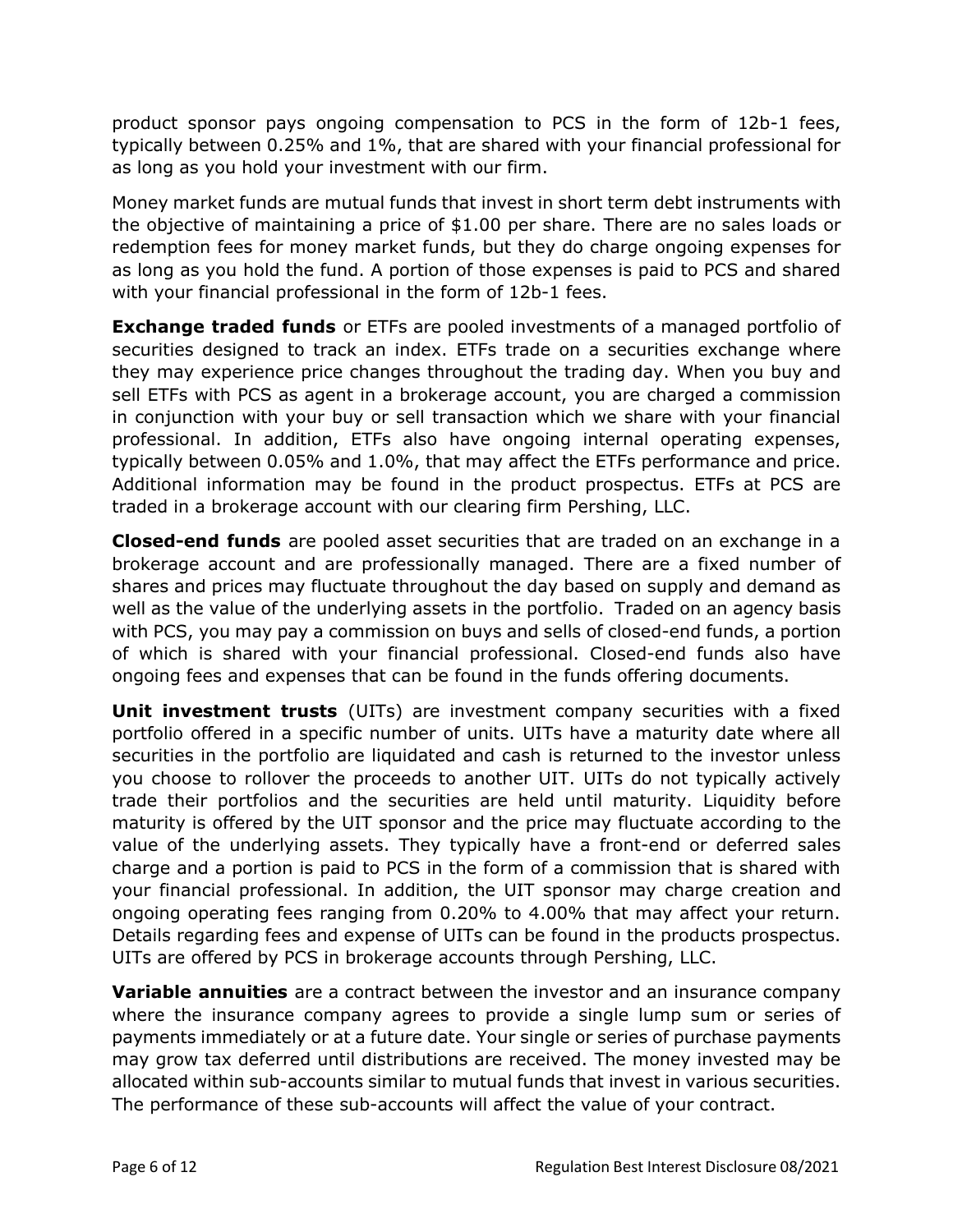Variable annuities may come with a variety of features including death benefits, income benefits and accumulation benefits. Depending upon the annuity, these may be standard or added to your contract for an additional cost.

Due to the complexity of annuities, their involvement of certain insurance aspects and the wide availability of features, there are several different fees and charges that reduce or affect the return of your investment.

- Account fee or contract fee. Many annuity policies come with an account fee that usually represents a flat annual amount. It may be waived by some insurance companies based on account balance.
- Mortality and Expense charge (M&E). This is the fee included to cover insurance aspects of the contract like the death benefit or income guarantees. It may range from .04% to 1.75% annually.
- Sub-account fees. This fee is charged by the underlying sub-account you chose to invest in for managing the portfolio of assets. Fees can vary for each account.
- Surrender charge. You are subject to a surrender charge or contingent deferred sales charge (CDSC) if you liquidate your annuity within a certain period of time after purchase. This fee typically decreases on an annual basis for several years until it reaches zero. Most contracts allow a free withdrawal provision of typically 10% annually without incurring a surrender charge.
- Administrative fees. These fees cover the cost of maintaining and administering your contract.
- Optional rider fees. These are fees associated with each optional benefit you add to your contract. Examples include enhanced death benefits, income riders and long-term care benefits.

Most variable annuities sold through PCS are B share annuities and include a CDSC fee. PCS is paid a commission for the sale of the annuity. Your financial professional may choose a commission option that pays a higher upfront amount and lower ongoing trail commissions annually or a lower upfront commission with higher ongoing trail commissions. A portion of the payments we receive is shared with your financial professional.

Variable annuities offered through PCS are purchased directly with the insurance company. Details regarding all costs, fees and expenses along with sub-account, rider and contract information are found in the product prospectus. You should read carefully before investing.

**Fixed indexed annuities** are a contract between the investor and an insurance company where the performance is linked to an index. Account growth is subject to rate floors and caps providing downside protection but limiting upside potential. The insurance company bears the risk of market loss in exchange for a limited upside to the client. Typically, all costs and expenses are factored into rate caps so there is no upfront sales charge. A contingent deferred sales charge may apply if the product is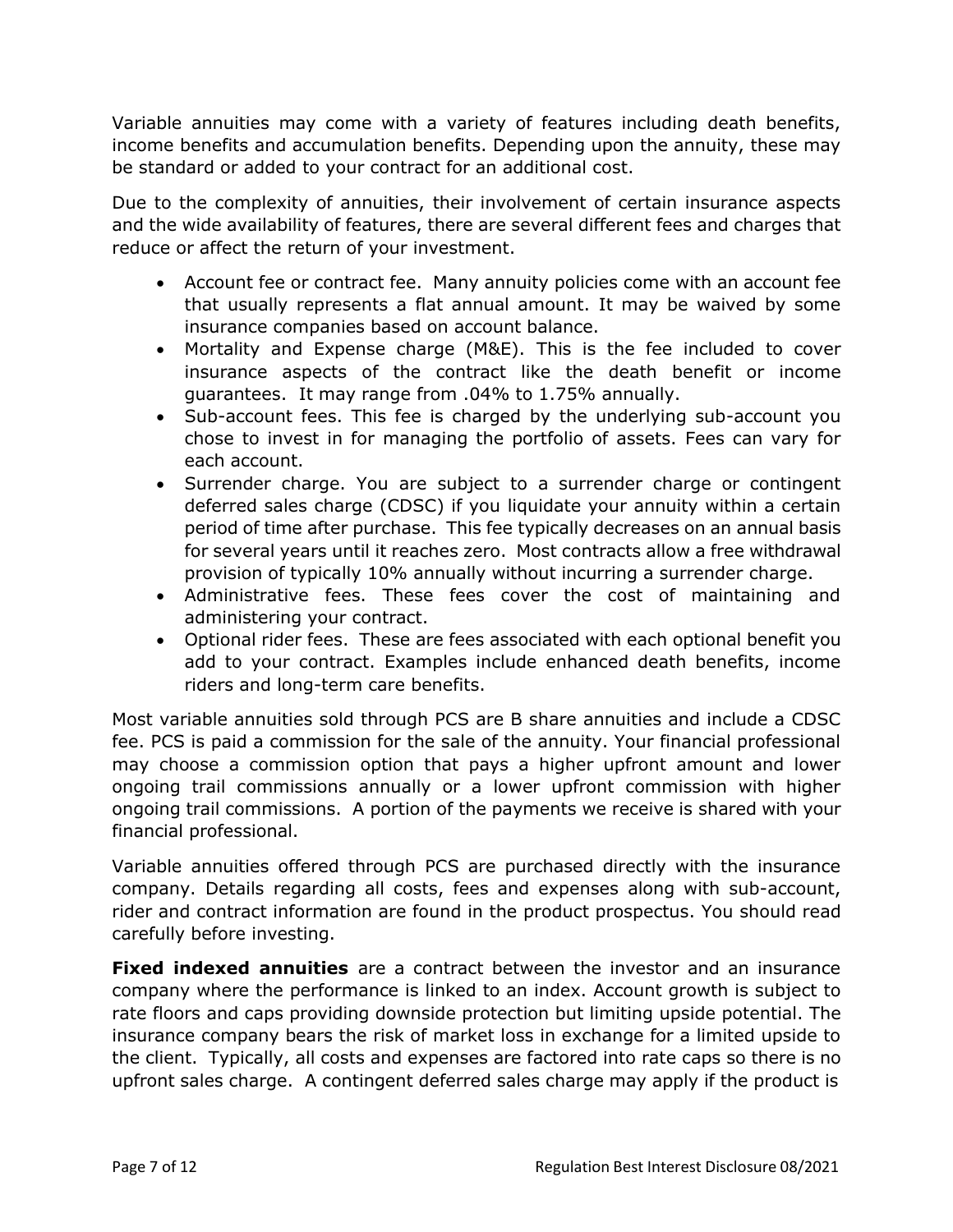liquidated within a certain time frame after purchase. Included in those costs is a commission to PCS which is shared with your financial professional.

**General securities** include stocks, bonds, certificates of deposit and options. Stocks and options bought and sold through PCS are done on an agency basis where PCS acts as broker by submitting the transaction to our clearing firm, Pershing LLC, where it is routed for execution. Acting as agent, we earn a commission on each transaction based on several factors including transaction size and number of shares. We share a portion of that commission with your financial professional. In addition, PCS charges a ticket charge to your financial professional against the commission charged. A portion of this ticket charge is a cost incurred from the clearing firm for execution and clearance. The remainder is retained by PCS.

Fixed income secondary transactions include corporate, municipal, government and agency bonds as well as certificates of deposit. When executing fixed income transactions in a brokerage account, PCS acts in a riskless principal capacity and marks up or marks down the bond price to you and retains the difference as a sales credit. This amount is disclosed on the transaction confirmation. A portion of the sales credit is shared with your financial professional after the subtraction of the ticket charge.

In some cases, PCS offers new issue fixed income securities whereby the offering price is determined by the issuer. The offering price includes fees, expenses and a sales credit to PCS which is shared with your financial professional after ticket charges.

### *Advisory Products*

Advisory accounts with PCS are generally charged an ongoing asset-based fee and not a commission. A portion of the fee that PCS charges is shared with your financial profession. The products used to manage your account may also have various internal fees and costs charged by the product manufacturer.

**Mutual funds** used in PCS advisory accounts do not have a front-end sales charge and do not pay commission to PCS. Typically, they are no load mutual fund shares, institutional shares, advisory shares or class A shares offered at net asset value (NAV). NAV represents that actual value of the underlying assets that make up the fund's portfolio without front-end sales charges and commission. Some share classes pay a 12b-1 distribution fee to PCS which is rebated to your account. It is important to know all the share classes available to you in your advisory account and the fees and expenses charged by the fund. Information regarding the share classes for each fund family available to advisory accounts and their costs can be found in the product prospectus. Mutual funds in AAA, Plus Portfolios and our wrap fee program are not charged a transaction-based fee by PCS or our clearing firm, Pershing LLC.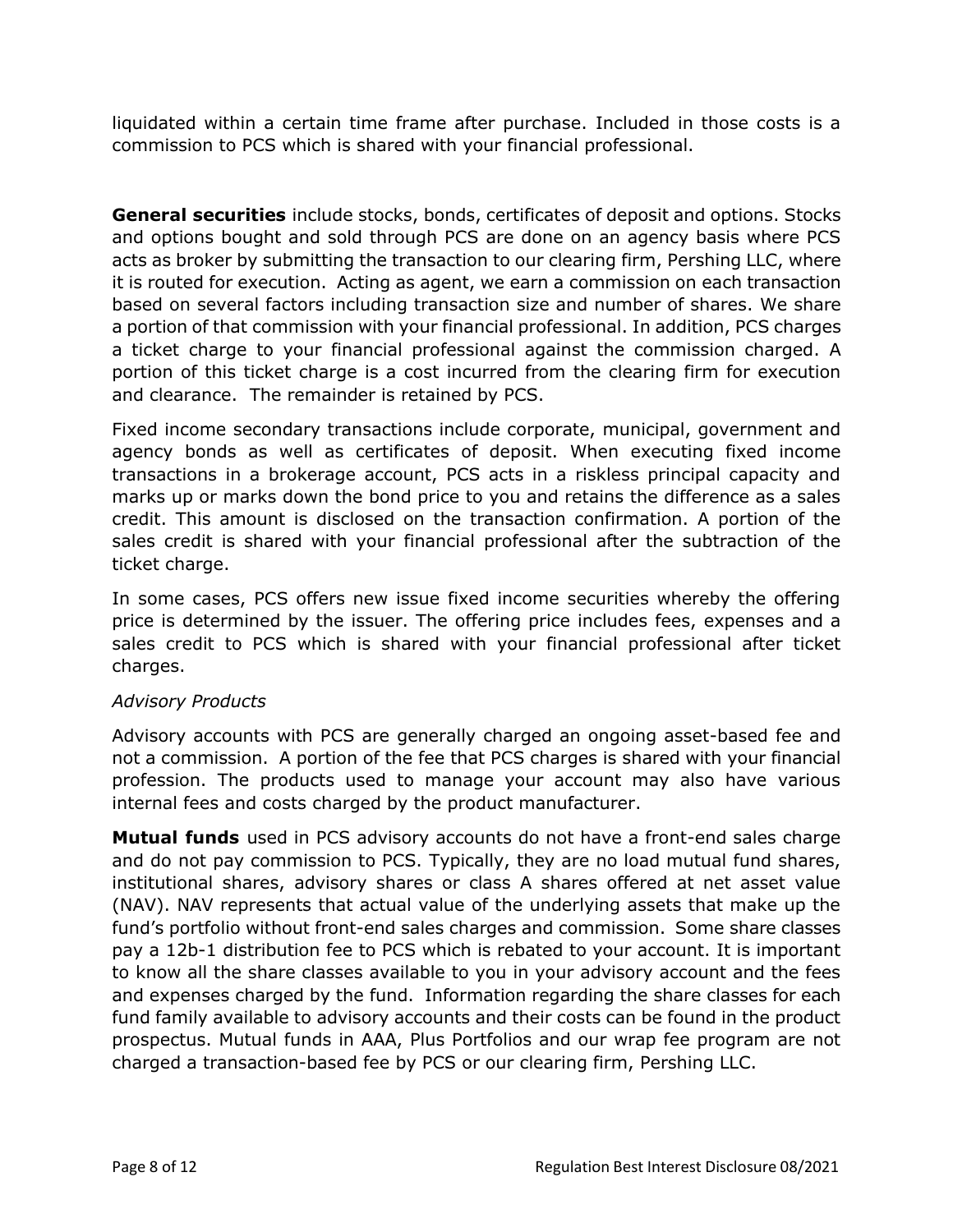**Exchange traded funds** or ETFs are pooled investments of a managed portfolio of securities designed to track an index. ETFs trade on a securities exchange where they may experience price changes throughout the trading day. When you buy and sell ETFs with PCS as agent, in an advisory account, there are no charges assessed by PCS as part of the transaction. ETFs do have ongoing internal operating expenses that may affect the ETFs performance and price. Additional information may be found in the product prospectus.

**Closed-end funds** are pooled asset securities that are traded on an exchange in a brokerage account and are professionally managed. There are a fixed number of shares and prices may fluctuate throughout the day based on supply and demand as well as the value of the underlying assets in the portfolio. Traded on an agency basis with PCS, you will not pay transaction related charges in advisory accounts. Closedend funds also have ongoing fees and expenses that can be found in the funds offering documents.

**Unit investment trusts** (UITs) are investment company securities with a fixed portfolio offered in a specific number of units. UITs have a maturity date where all securities in the portfolio are liquidated and cash is returned to the investor unless you chose to rollover the proceeds to another UIT. UITs do not typically actively trade their portfolios and the securities are held until maturity. Liquidity before maturity is offered by the UIT sponsor and the price may fluctuate according to the value of the underlying assets. UITs traded in PCS advisory accounts do not have front-end sales charges, commissions or transaction fees. UIT sponsors may charge creation and ongoing operating fees that may affect your return. Details regarding fees and expense of UITs can be found in the products prospectus.

**Annuities,** both fixed and variable, are not currently offered as part of the PCS advisory program and can only be purchased as commissionable products with our firm. Should they become available in PCS advisory programs, all internal expense of the annuity charged by the insurance company as detailed in their prospectus would be applicable in addition to the advisory fee charged by PCS and shared with your financial professional.

**General securities** including stocks, bonds, certificates of deposit and options bought and sold though PCS advisory programs are done on an agency basis where PCS acts as broker by submitting the transaction to the custodian, where it is routed for execution. There are no transaction charges or fees for general security trades and all costs are incurred through the advisory fee you pay.

# *Additional Costs*

Ticket charges are applicable to mutual fund, ETF, equity, fixed income, UIT and options transactions in your Pershing brokerage accounts. These charges are assessed to your financial professional for each trade and may choose to pass them on as part of the commission charged on the transaction. Ticket charges represent execution and clearance costs charged by the clearing firm to PCS. In some cases,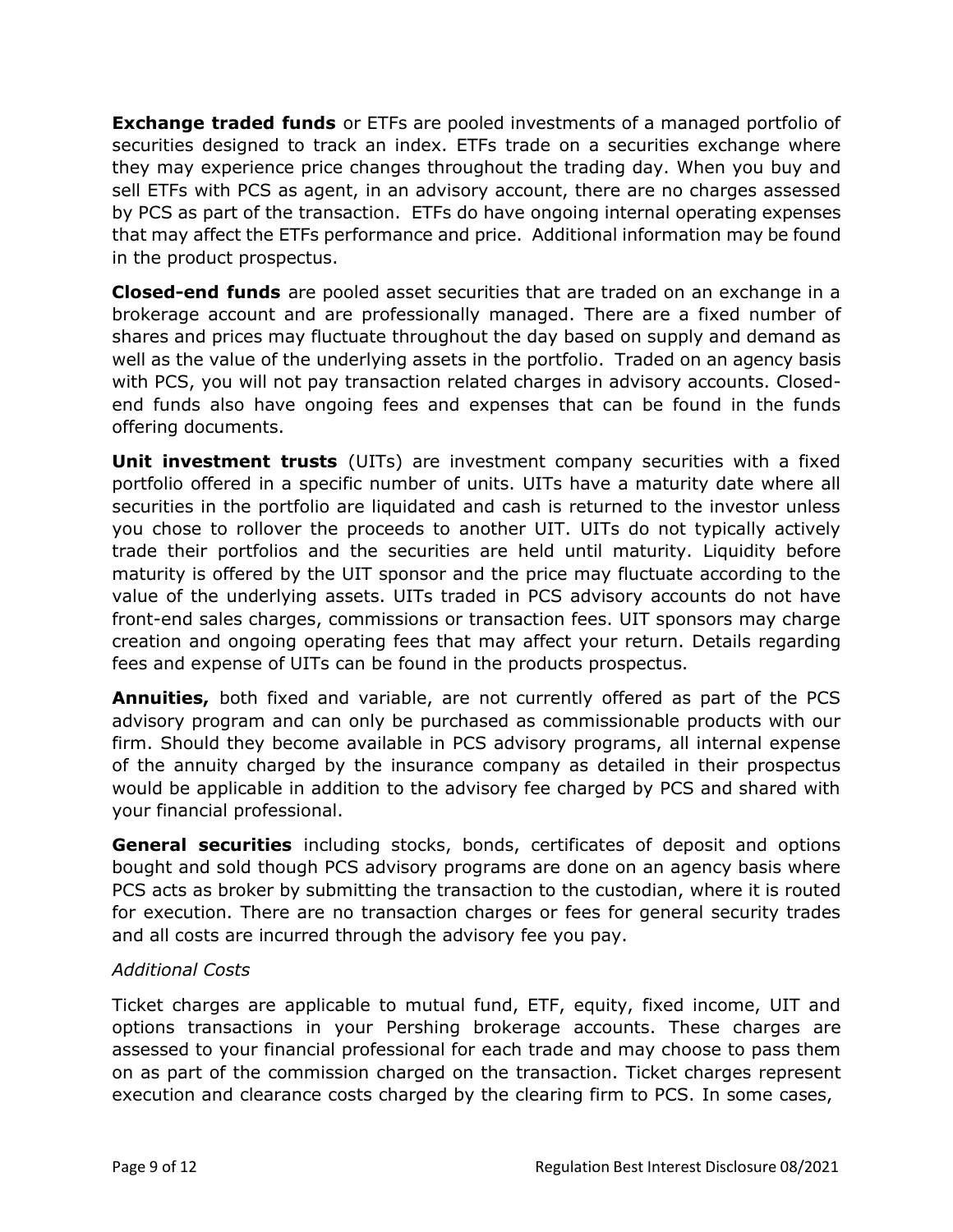PCS marks up these costs and retains the difference as revenue. You may also incur confirmation and other fees for the cost of printing and mailing trade confirmations, prospectuses and other services performed as part of your transaction. Ask your financial professional about trade commissions and related costs for each transaction.

In addition to securities transaction fees in brokerage accounts and internal product costs for both brokerage and advisory products, you may incur account fees, maintenance fees and fees for ancillary services as part of your brokerage or advisory account. The fees may be applicable based on activity in your account or services you add to your account. Money movement, transfers, security reorganizations, margin transactions and other activity may be assessed on a per event basis. Qualified accounts may incur an annual maintenance fee and termination fee. Ancillary services such as check writing may have an annual fee and or activity related fees. Some of these fees are assessed by the clearing firm and passed directly to your account while others may be marked up by PCS, a portion of which is retained by us and not shared with your financial professional. Details regarding these fees can be found on the PCS Client Fee Schedule or PCS Client PP and AAA Fee Schedule at [https://pcsbd.net/regulation\\_best\\_interest.](https://pcsbd.net/regulation_best_interest)

Accounts held directly with product sponsors, both advisory and brokerage, may charge account related fees based on minimums, activity and account type in addition to product related fees. Details regarding these fees can be found in the product prospectus and/or the sponsor companies account documents.

Money market sweep funds set up as part of your Pershing brokerage account or advisory account to retain idle cash awaiting reinvestment have internal expenses as noted in their prospectus. PCS does receive distribution assistance from Pershing on some money market sweep funds in brokerage accounts and retains it all as revenue. PCS receives no distribution assistance on sweep funds in advisory accounts.

# **Compensation**

PCS and your financial professional receive compensation in different forms and the amount of compensation may vary. It is important to note compensation as this may present certain conflicts of interest when doing business with our firm.

# *Cash Compensation*

When transacting in brokerage business with PCS, the firm and your financial professional receives commission from the products you buy and sell. Commissions vary by product type and individual product. PCS and your financial professional may have incentive for you to trade more frequently to generate more commission and/or purchase products that offer higher commission amounts as opposed to those with lower commission amounts. Please refer to the product prospectus and your trade confirmation for details about commissions and sales charges paid in conjunction with your transaction.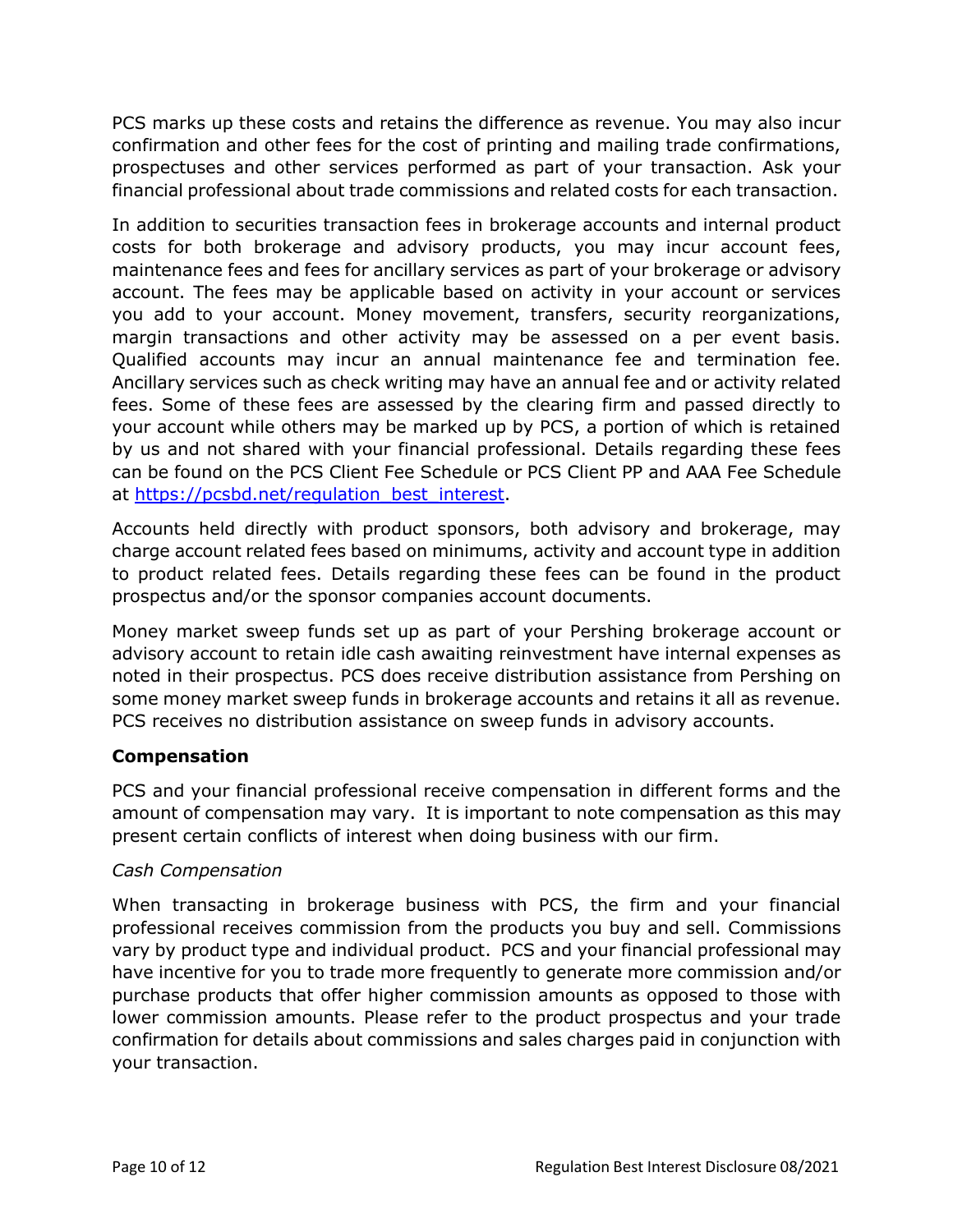Trail compensation is paid to PCS and shared with your financial professional in brokerage accounts. This amount is typically based on the amounts you have invested with mutual fund and insurance companies and calculated as an annual percentage. There is an incentive for us to retain your account to continue to receive this compensation. This amount may vary by product and there may be an incentive to recommend products that pay a higher amount of trail compensation.

In PCS advisory accounts, you are charged a fee based on the assets in your account or a fee for the services provided. A portion of the fee is retained by PCS which includes technology and platform costs. The remainder of that fee is paid to your financial professional. Since this fee is based on assets in you account, we and your advisor have an incentive for you to increase the number of assets in the account.

Supervisory principals in branch offices have obligation to supervise financial professionals in their branch. These Office of Supervisory Jurisdiction principals may receive a portion of commissions or advisory fees from PCS or your financial professional as compensation for supervisory and administrative functions they provide. This presents a conflict in providing objective supervision of the individuals they supervise as they are compensated based on the financial professional's revenue generated from commissions and fees. In addition, they may have a conflict in deciding to terminate a higher producing financial professional for disciplinary reasons.

### *Non-cash Compensation*

Third parties such as product and technology providers may provide PCS and your financial professional with gifts up to \$100 in value per year. They may also provide meals, entertainment, education services and conferences. Financial professionals may have an incentive to sell or use products of those providers that provide such non-cash compensation.

### *Outside Business Activities*

Financial professionals are allowed to engage in other outside business activities (OBAs) in addition to the services offered through PCS. PCS must review and approve all outside activities, but they are separate and distinct from those offered by PCS. Financial professionals may receive compensation from the OBA and may receive more compensation than which is earned from PCS. Common OBAs include fixed insurance sales, tax preparation or their own registered investment advisor. This may provide an incentive for your financial professional to recommend products or services away from PCS. A list of the OBAs your financial professional is engaged in can be found on FINRA's BrokerCheck website at [http://brokercheck.finra.org.](http://brokercheck.finra.org/)

# **Other Conflicts**

We have an obligation to act in your best interest when making recommendations as a broker dealer or a registered investment advisor. We have an obligation to supervise our financial professionals to ensure that recommendations they make are